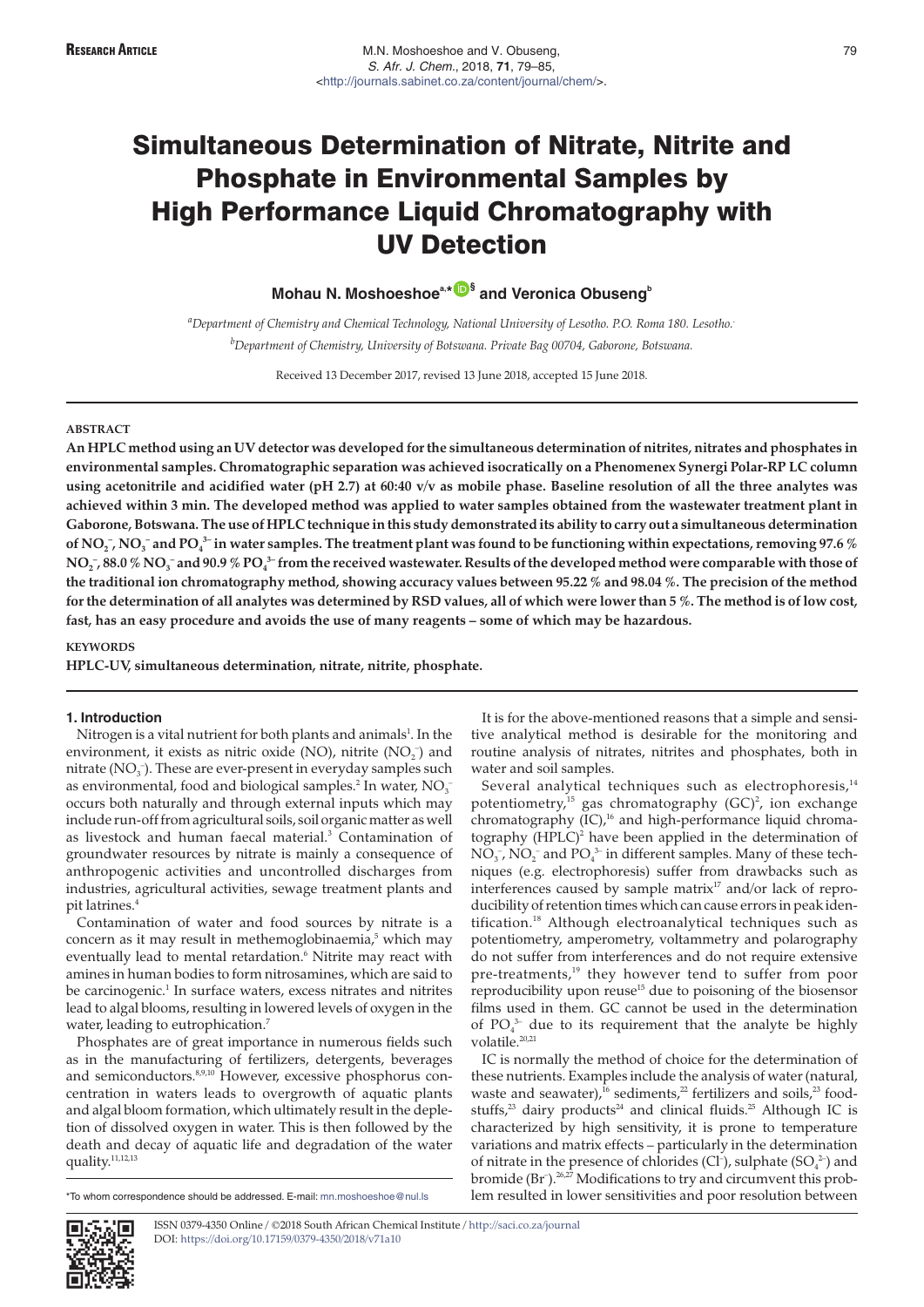the analyte and interferents peaks.<sup>28</sup> In order to circumvent these difficulties, extensive sample preparations and separation steps are needed, which usually lead to increased overall determination time and low sample throughput.<sup>5,24</sup>

HPLC is a much more rapid, sensitive and selective technique than most methods of analysis, hence it is a better choice for the determination of nitrate, nitrite and phosphate in water samples. Although the determination of  $\text{NO}_2^-$ ,  $\text{NO}_3^-$ , and  $\text{PO}_4^{\;3-}$  has been carried out using HPLC, the simultaneous determination of these analytes are limited. The objective of this study was therefore to develop a specific, sensitive, cost-effective, and reliable analytical method that can be applied in the simultaneous determination of nitrate, nitrite and phosphate. The attributes of the developed method (e.g. precision, accuracy, LOD, etc.) were determined by comparing HPLC results with those obtained from the IC method.

#### **2. Materials and Methods**

All commercially available reagents (potassium dihydrogen phosphate, sodium nitrite, sodium nitrate, potassium thiocyanate) used in this study were of analytical-reagent grade and were used without further purification. HPLC grade methanol and acetonitrile were used as solvents. Distilled, de-ionized water (DDW, 18  $\Omega$  cm<sup>-1</sup>) was used in all sample preparation procedures. All glassware used was soaked in 10 % HCl for 24 h, and rinsed several times with DDW prior to use.

Different mobile phase compositions in various mixture ratios using methanol (Sigma-Aldrich, Steinheim, Germany), acetonitrile (Sigma-Aldrich, Steinheim, Germany) and DDW, were used to elute the prepared analyte standards.

A Dionex, seven-anion standard mixture (purchased from Thermo Fisher Scientific, California, USA), which contains a mixture of F<sup>-</sup> (20 ppm) , Cl<sup>-</sup> (100 ppm),  $\rm NO_2^-$  (100 ppm), Br<sup>-</sup> (100 ppm),  $\rm NO_3^-$  (100 ppm),  $\rm PO_4^{3-}$  (200 ppm) and  $\rm SO_4^{2-}$  (100 ppm) was used to prepare calibration mixtures for nitrate, nitrite and phosphate within a working range of 1 to 100 ppm in DDW. Working standards were freshly prepared daily in 50 mL volumetric flasks.

### **2.1. Sample Collection**

Wastewater samples were collected from the Glenvalley Wastewater Treatment Plant (GVWTP) in Gaborone, Botswana, on 24 February 2015. Samples were collected from the treatment plant at the inlet, primary settlement tank, secondary settlement tank, aeration tank and final effluent. They were immediately taken to the laboratory and stored at 4 °C until further analysis.

## **2.2. Experimental**

#### 2.2.1. *Sample Preparation*

Water samples were filtered through a 0.45  $\mu$ m Minisart® Plus syringe membrane filter into a 100 mL volumetric flask. KSCN was added as an internal standard and the solution made up to the mark with water. KSCN was used because its retention time was found to be close to that of the analytes of interest. Furthermore, it is not expected to be present in the wastewater samples. The solution was then analyzed using HPLC and ion chromatography as outlined in sections 2.2.2 and 2.2.3, respectively.

## 2.2.2. *HPLC Method Optimization*

Analyses with HPLC-UV were performed using an Agilent Technologies HPLC-UV (Agilent Infinity Series 1260 – DAD) equipped with a diode array detector and manual injection, with a loop volume of  $20 \mu L$ . The software used was an OpenLab CDS Chemstation Software. In order to achieve the best method

characteristics, the main parameters leading to a good separation in HPLC (mobile phase composition, temperature, pH, flow rate, etc.) were optimized.

The stationary phase used was a Phenomenex Synergi Polar-RP LC column, with the dimensions:  $150 \times 4.6$  mm  $4 \mu$ m,  $80 \text{ Å}$ .

The wavelength of maximum absorbance for all the analytes was determined with an Evolution 201 UV-Vis spectrophotometer (Thermo Scientific, USA), set to scan peaks at  $\lambda = 190$  nm to 800 nm. A mixture of standard solutions of  $\text{NaNO}_3$ ,  $\text{NaNO}_2$ and  $\text{Na}_3\text{PO}_4$  was then made, in which the concentration of each of the analytes was 20 ppm each. This mixture was also scanned using the same UV-VIS spectrophotometer at a wavelength range of 190–800 nm. For all the analytes of interest,  $\lambda_{\text{max}}$  was found to be 207 nm. This wavelength was then used for all subsequent experiments using an Agilent Technologies HPLC-UV equipped with a diode array detector.

Different mobile phase compositions in various mixture ratios using methanol, acetonitrile and DDW, were used to elute the prepared analyte standards. Experiments were carried out using methanol, acetonitrile and water at various methanol:water and acetonitrile:water ratios (from 100:0 v/v to 0:100 v/v each). A mixture of the analytes (in which the final concentration of each analyte was 20 ppm) was injected at these mobile phase compositions in order to investigate and optimize the separation.

The pH of the mobile phase was altered by adding concentrated  $H_2SO_4$  to the aqueous part of the mobile phase so as to vary the pH of the aqueous part in the range of 0.5 to 6.5, at increments of 0.5 units. A mixture of the analytes (20 ppm each) was injected at each pH value in order to investigate and optimize the separation of the different analytes.

Column temperature was varied from 10  $^{\circ}$ C up to 70  $^{\circ}$ C, at increments of 5 °C for experiments carried out using both methanol and acetonitrile as organic modifiers.

Optimization of the mobile phase volumetric flow rate was carried out in the range of  $0.2$  mL min<sup>-1</sup> to  $1.5$  mL min<sup>-1</sup> using the optimum conditions found for other HPLC parameters as explained above. The best separation conditions, hence the optimum mobile phase flow rate, was determined based on the resolution between the different components at each flow rate. The total analysis time was also taken into consideration.

## 2.2.3. *Ion Chromatography (IC) Analysis*

A Dionex ICS-2100 Ion Chromatography system equipped with an auto-sampler (injection volume  $= 5$  mL) and Chromeleon® Chromatography Data System software were used in this study. The chromatography system was fitted with a  $2 \times 250$  mm IonPac AS18 Analytical Column, preceded by a  $2 \times 50$  mm IonPac AG18 Guard Column. The EGC III KOH Cartridge was used as an eluent source, set to produce an eluent of 32 mM potassium hydroxide. The column temperature was set to 30 °C and the flow rate set at 0.25 mL min<sup>-1</sup>. Detection was carried out using a DS6 heated conductivity cell.

## 2.2.4. *Recovery Calculations*

The accuracy of the HPLC method was expressed through recovery calculations using wastewater samples that had previously been analyzed and found to contain 34, 21 and 6 ppm  $NO<sub>2</sub>$ ,  $NO<sub>3</sub>$ , and  $PO<sub>4</sub>$ <sup>3</sup>, respectively. Three different concentrations of each analyte were prepared by measuring 2.5 mL of the wastewater sample in three different volumetric flasks, then spiking with different amounts of 1000 ppm stock solution (of each analyte) and making up to 10 mL final volume with DDW. This formed final concentrations of 10 ppm, 50 ppm and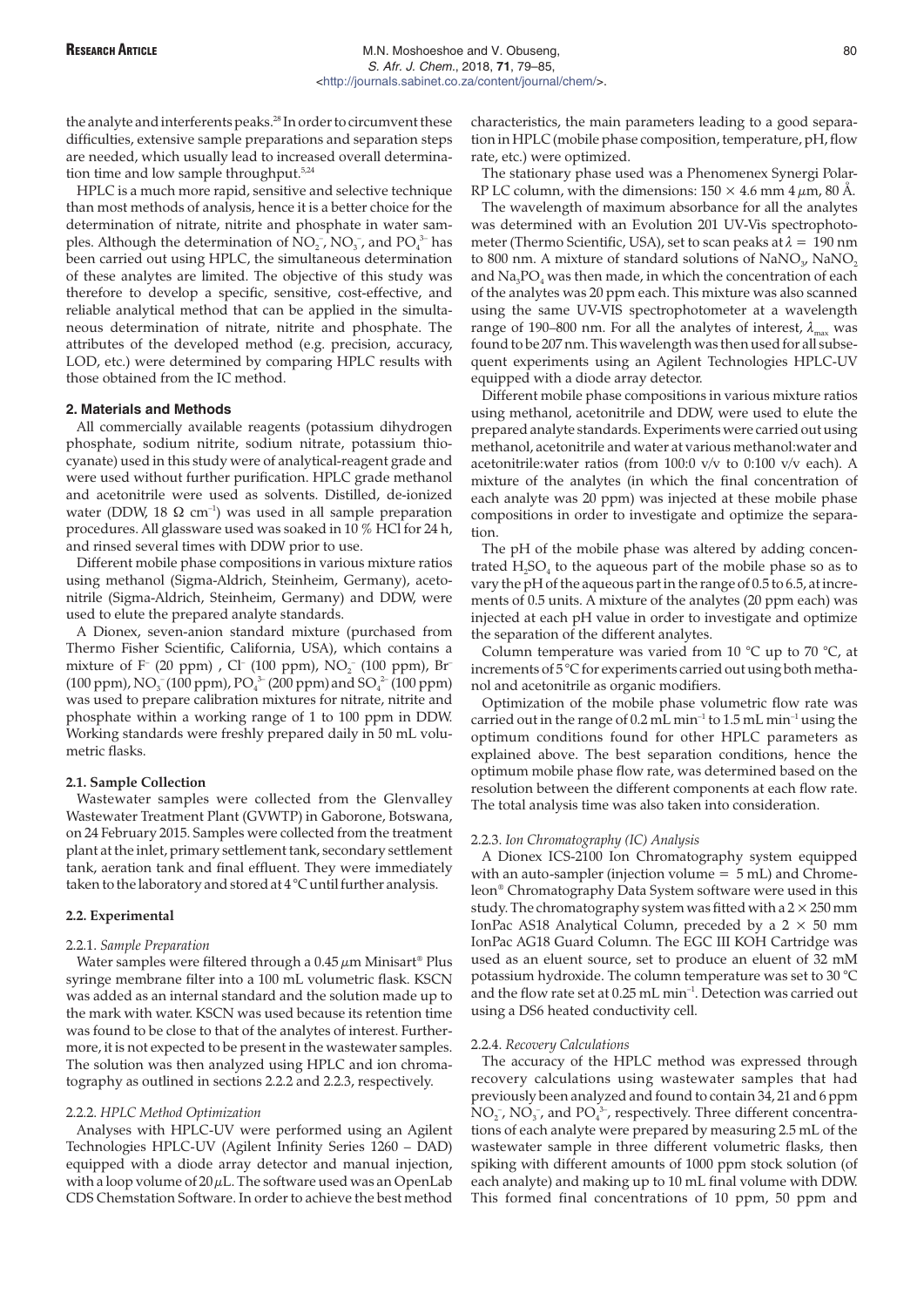100 ppm each of  $NO_2^-$ ,  $NO_3^-$ , and  $PO_4^{\text{3-}}$  in the different volumetric flasks. The blank was determined by analysing DDW. These spiked samples were then analyzed with both HPLC and Ion chromatography.

#### **3. Results and Discussion**

#### **3.1. HPLC Method Optimization**

Figures 1 and 2 show the chromatograms which were obtained using a 20 ppm mixture of nitrate, nitrite and phosphate standards at an optimum wavelength of 210 nm.

Elution was improved by increasing the amount of the aqueous component (CH<sub>3</sub>CN:acidified H<sub>2</sub>O = 55:45 v/v). This resulted in a better resolution between all the three analytes (Fig. 2). An additional increase in the polarity of the mobile phase (CH<sub>3</sub>OH:acidified H<sub>2</sub>O = 50:50 v/v) resulted in loss of resolution even though there was a slight improvement in the shapes of some peaks. Further loss of resolution resulted when the mobile phase was made more polar.

Since a high throughput and productivity was also required, the time of analysis (i.e. method run-time) was also considered. A method with a short run-time saves time and expense, hence it is preferred. Baseline resolution of all the three analytes was achieved at the shortest possible time (3 min; Fig. 2) using a

mobile phase composition of MeCN: acidified  $H<sub>2</sub>O$  (pH 2.7) = 55:45 v/v. This is an improvement when compared to the ion chromatography method, which has a total run time of more than 10 minutes (see Fig. 4).

## **3.2. Analytical Parameters**

The developed HPLC method was validated by determining its figures of merit (accuracy, precision, linearity, limits of detection (LOD) and quantification (LOQ)). The results obtained from the developed method were comparable with those from the traditional IC method. Table 1 shows the numerical values of the concentrations obtained by the two methods.

As shown in Table 1, the recoveries for all samples at all levels were found to be above 88.4 %. The high level of accuracy, together with low RSD values (which were found to range from 1.3 % (NO<sub>2</sub>) to 4.9 % (PO<sub>4</sub><sup>3</sup>)) indicate that the HPLC method is accurate and precise – hence reliable and its results can be trusted.

Linearity was assessed based on a plot of the analyte peak area ratios to IS (KSCN) against analyte concentration. The results proved to be linear and acceptable, as the correlation coefficients  $(R<sup>2</sup>)$  were greater than 0.999 for all the analytes (Table 2).

Linear Dynamic Range (LDR) was determined over the concentration range of  $0.2$ –200 mg mL<sup>-1</sup>, which is a significant



**Figure 1** Chromatogram for a mixture of NO<sub>2</sub> , NO<sub>3</sub> , PO<sub>4</sub>3 and KSCN<sup>-</sup> (20 ppm each) standards by HPLC-UV using 100 % acetonitrile at a wavelength of 210 nm (n = 3). Peak letters correspond to the following substances: (a) NO<sub>3</sub><sup>-</sup>, (b) NO<sub>2</sub><sup>-</sup>, (c) KSCN<sup>-</sup> (internal standard) and (d) PO<sub>4</sub><sup>3-</sup>.



**Figure 2** Chromatogram obtained in the separation of NO<sub>2</sub><sup>-</sup>, NO<sub>3</sub><sup>-</sup>, KSCN and PO<sub>4</sub><sup>3-</sup> (at a final concentration of 20 ppm each) with a mobile phase composed of CH<sub>3</sub>CN:acidified H<sub>2</sub>O = 55:45 v/v. Peak letters correspond to the following substances: (a) NO<sub>3</sub>-, (b) NO<sub>2</sub>-, (c) KSCN and (d) PO<sub>4</sub><sup>3-</sup> (n = 3).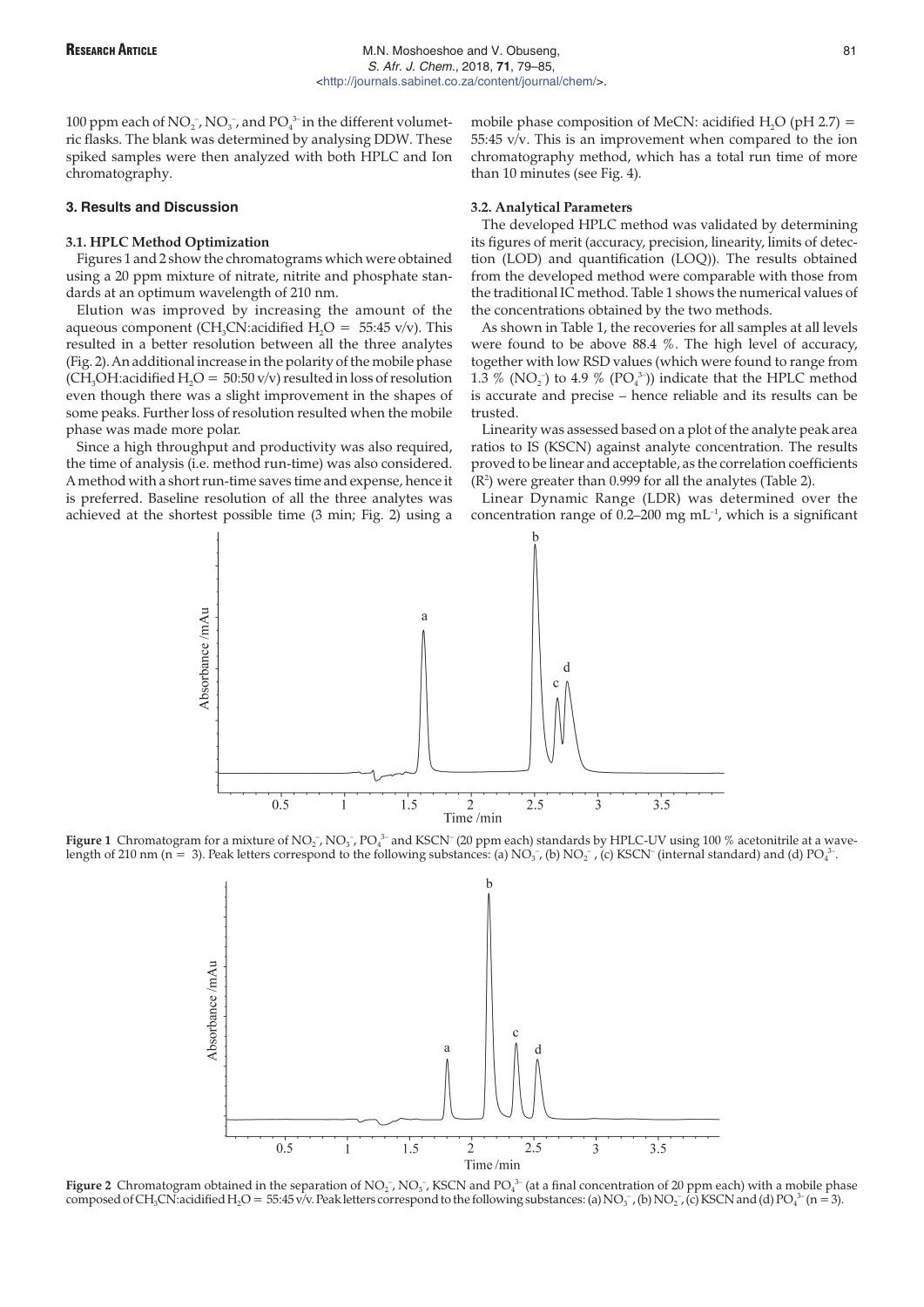# **RESEARCH ARTICLE ARTICLE ARTICLE M.N. Moshoeshoe and V. Obuseng,** 82 S. Afr. J. Chem., 2018, **71**, 79–85, [<http://journals.sabinet.co.za/content/journal/chem/](http://journals.sabinet.co.za/content/journal/chem/)>.

**Table 1** Recoveries of nitrite, nitrate and phosphate spiked into wastewater samples ( $n = 5$ ).

| Analyte             | Technique |                | % Recovery at concentration level |                |
|---------------------|-----------|----------------|-----------------------------------|----------------|
|                     |           | 5 ppm          | $50$ ppm                          | $150$ ppm      |
| NO <sub>2</sub>     | HPLC.     | $92 \pm 7$     | $94.3 \pm 0.1$                    | $100 \pm 1$    |
|                     | Ion Chrom | $98.8 \pm 0.2$ | $98 \pm 1$                        | $102 \pm 3$    |
| NO <sub>3</sub>     | HPLC.     | $111 \pm 3$    | $93 \pm 1$                        | $97 \pm 1$     |
|                     | Ion Chrom | $98 \pm 1$     | $97.7 \pm 0.4$                    | $94 \pm 1$     |
| $PO4$ <sup>3-</sup> | HPLC.     | $94 \pm 2$     | $88.4 \pm 0.2$                    | $98.9 \pm 0.4$ |
|                     | Ion Chrom | $98 \pm 1$     | $93.1 \pm 0.2$                    | $96.8 \pm 0.2$ |

progress when compared with most methods for the analysis of nitrate and nitrite, which are linear over only very narrow concentration ranges. These wide linearity ranges enabled quantification of the analytes at different process points.

The calibration sensitivity, defined by IUPAC $^{29}$  as the slope of the calibration curve is also reported in Table 2. The high sensitivity values obtained for the analytes imply that low injection volumes will be adequate for detection.

The limits of detection (LODs) and limits of quantification (LOQs) were estimated based on the signal background noise. Chromatograms resulting from the analysis of the standards with the lowest concentration (0.01 mg  $L^{-1}$ ) were used in the calculation of the level of noise<sup>30</sup>. The LODs and LOQs were calculated from Equations 1 and 2, respectively

$$
LOD = y_{B'} + 3 \times s_B (n = 7)
$$
 (1)

$$
LOQ = y_{B'} + 10 \times s_B (n = 7)
$$
 (2)

where  $y_B$  = blank signal, and  $s_B$  = standard deviations of the blank samples spiked with low concentration of analytes.

The LODs obtained by the HPLC-UV/DAD method are given in Table 3.

These values are considerably higher than the LODs obtained by IC and the limits established by WHO<sup>31</sup>. Nevertheless, they are lower than the typical concentrations of these analytes in wastewater samples, therefore the HPLC method is still valid for analysis of this type of samples.

## **3.3. Application of Method to Wastewater Samples**

Wastewater entering the GVWTP contains considerable amounts of nitrates, nitrites and phosphates due to the chemicals used in both households and industries. The purpose of the treatment plant is to reduce the amount of these analytes as the water goes through the different treatment stages.

The selectivity of the method was established by the analysis of

**Table 2** Linearity data obtained in the analysis of  $NO_2^-$ ,  $NO_3^-$  and  $PO_4^{3-}$ using the developed HPLC-UV/DAD method ( $n = 5$ ).

| Analyte   | Calibration equation   | $R^2$  | $LDR$ /ppm  |
|-----------|------------------------|--------|-------------|
| Nitrite   | $y = 0.0608x + 0.0050$ | 0.9995 | $0.2 - 200$ |
| Nitrate   | $y = 0.3188x + 0.1280$ | 0.9996 | $0.2 - 200$ |
| Phosphate | $y = 0.0956x + 0.0269$ | 0.9991 | $0.2 - 200$ |

water samples obtained from the inlet of the wastewater treatment plant. These are the dirtier samples as they have not yet undergone any treatment. No interferent peaks were observed at the retention times of  $NO<sub>2</sub>^-$ ,  $NO<sub>3</sub>^-$  and  $PO<sub>4</sub>^{3-}$  in any of the samples (Fig. 3). A chromatogram obtained from the analysis of the same sample by ion chromatography is shown in Fig. 4.

Since ion chromatography is not selective to the analytes of interest, it is prone to interferences which result from matrix components. More often than not, it was difficult to integrate the nitrite peak quantitatively due to the interference caused by chloride. As a result, analysis by ion chromatography requires more sample clean-up steps to remove the interfering species. This increases the overall analysis time and sample handling steps, which may lead to sample losses and/or the introduction of artifacts.

IC was however found to be more precise than HPLC. Table 4 shows the standard deviation and %RSD values obtained in the determination of  $NO_2^-$ ,  $NO_3^-$  and  $PO_4^{\;3-}$  in wastewater tanks. Standard deviation values and %RSD (ion chromatography) range from 0.44–3.6, while %RSD (HPLC) range from 1.4–5.2.

The effects of treatment process on the amount of  $PO_4^{3-}$  is shown in Fig. 5.

The water obtained from the effluent tank (at the end of the treatment process) was found to have 9.11 % of the amount of phosphate initially present at the inlet. This translates to a phosphate removal efficiency of 90.89 %. Similar trends were observed for nitrites and nitrates, with a removal efficiency of 97.59 % and 87.99 %, respectively (see Table 5).

The removal of nitrogen in the water occurs through nitrification – a process in which ammonia is biologically converted to nitrite and subsequently to nitrate.<sup>32, 33</sup> This process is followed by denitrification, where nitrate is reduced to nitrogen gas.<sup>34</sup> It is due to the denitrification process that the amounts of  $NO_2^-$  and  $NO<sub>3</sub><sup>-</sup>$  are reduced as the water travels to the secondary settling tank, aeration tank and contact tanks.

The removal of phosphate in the wastewater is also seen to be effective since the phosphate amount decreases as the wastewater travels through the treatment process. Phosphorus in wastewater can be removed biologically by polyphosphateaccumulating organisms, which accumulate large quantities of phosphate within their cells.35,36 Chemical removal of phosphorus in wastewater also occurs through precipitation with lime, alum or iron. $40$ 

Although the removal efficiency of these nutrients is satisfactorily high, the amounts of the analytes in the effluent were still above the limits set by the Water Utilities Company as shown in Table 5. This is in contrast to the studies done in 2005 by Nkegbe et al.,<sup>38</sup> who found the effluents to be above the maximum allowable effluent levels of  $\leq 1$  (PO<sub>4</sub><sup>3</sup>) and  $\leq 5$  (NO<sub>3</sub><sup>-</sup>), thereby implying that the wastewater treatment process is not functioning accordingly in the removal of the analytes of interest from wastewater. This water however undergoes further natural treatment as the effluent from the plant is released to maturation ponds and then discharged to the Notwane River. Some of the water is used to irrigate golf courses, lawns and crops grown under the Glen Valley irrigation project.<sup>39</sup>

**Table 3** LOD and LOQ values of HPLC and ion chromatography for the analytes of interest. All values are given in mg  $L^{-1}$  ( $n = 5$ ).

| Analyte                  |                                    | <b>Nitrite</b>                     | Nitrate                          |                                   |                                    | Phosphate                         |
|--------------------------|------------------------------------|------------------------------------|----------------------------------|-----------------------------------|------------------------------------|-----------------------------------|
| Method                   | LOD                                | LOO                                | LOD                              | LOO                               | LOD                                | LOQ.                              |
| <b>HPLC</b><br>Ion Chrom | $0.45 \pm 0.01$<br>$0.14 \pm 0.01$ | $1.50 \pm 0.05$<br>$0.49 \pm 0.02$ | $9.5 \pm 0.4$<br>$0.34 \pm 0.06$ | $31.5 \pm 1.1$<br>$1.13 \pm 0.06$ | $1.33 \pm 0.06$<br>$0.26 \pm 0.01$ | $4.4 \pm 0.1$<br>$0.880 \pm 0.02$ |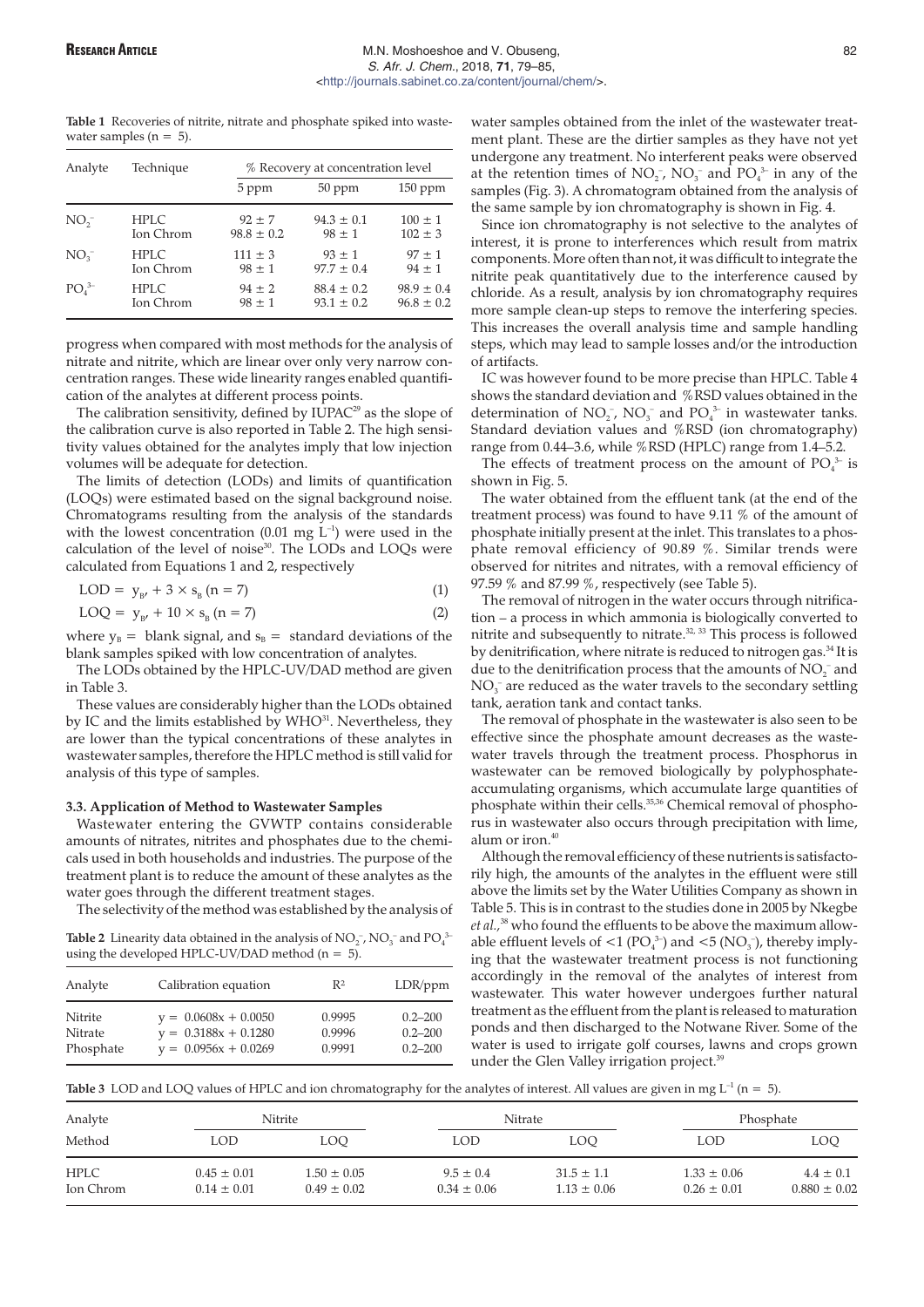# RESEARCH ARTICLE **ARTICLE ARTICLE A** M.N. Moshoeshoe and V. Obuseng, **83** S. Afr. J. Chem., 2018, **71**, 79–85, [<http://journals.sabinet.co.za/content/journal/chem/>](http://journals.sabinet.co.za/content/journal/chem/).



**Figure 3** HPLC-UV chromatogram of raw wastewater sample collected from the inlet of the wastewater purification plant. Peak letters correspond to the following substances: (a)  $NO_3^-$ , (b)  $NO_2^-$ , (c) KSCN and (d)  $PO_4^{3-}$  (n = 3).



**Figure 4** IC chromatogram of raw wastewater sample collected from the inlet of the wastewater purification plant. Peak letters correspond to the following substances: (a) Fl<sup>-</sup>, (b) Cl<sup>-</sup>, (c) NO<sub>2</sub><sup>-</sup>, (d) Br<sup>-</sup>, (e) SO<sub>4</sub><sup>2</sup>-, (f) NO<sub>3</sub><sup>-</sup> and (g) PO<sub>4</sub><sup>3</sup>- (n = 3).



Figure 5 Concentration profile of phosphate along the different holding tanks in the GVWTP at a mobile phase composition range of MeCN:H<sub>2</sub>O = 55:45, flowrate of 0.800 mL min<sup>-</sup> and a column temperature of 30 °C (n = 5).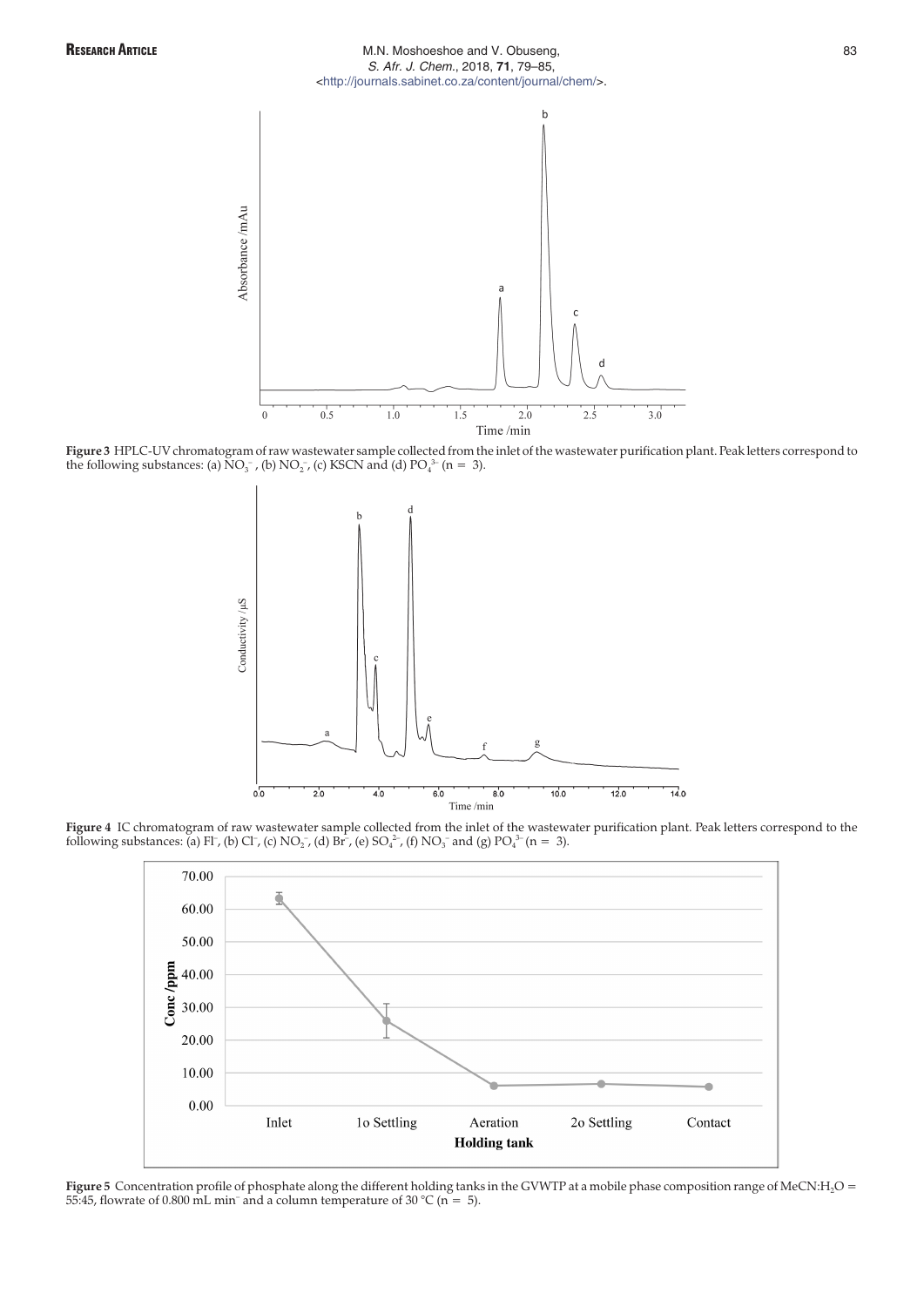| <b>RESEARCH ARTICLE</b> |  |
|-------------------------|--|
|-------------------------|--|

 $\%$ RSD

 $6.7 \pm 0.2$ <br> $6.8 \pm 0.2$ 

# **4. Conclusions**

The use of HPLC technique in this study demonstrated its benefit of being able to carry out a simultaneous determination of  $NO_2^-$ ,  $NO_3^-$  and  $PO_4^3$  in water samples. Furthermore, HPLC is fast and does not require extensive sample preparations, which may lead to sample losses and the introduction of artifacts. It also does not require derivatization, hence avoids the use of many reagents – some of which may be hazardous. Furthermore, HPLC is efficient and economical as it requires the use of fewer amounts of reagents. A single injection in HPLC requires filling a  $20 \mu L$  loop. In contrast, IC requires a sample volume of 5 mL, all of which is consumed in a single injection.

The developed method was employed to quantify nitrite, nitrate and phosphate content of water from different stages of a wastewater treatment plant. The analyte concentrations were found to be reducing at each stage of treatment, with percentage removal of 97.6 % (NO<sub>2</sub><sup>-</sup>), 87.9 % (NO<sub>3</sub><sup>-</sup>) and 90.8 % (PO<sub>4</sub><sup>3-</sup>).

Although the final effluent has not been tested for the presence/absence of pathogenic organisms, it is, however, environmentally friendly with regards to the analytes of interest and may be used for applications which do not require potable water (such as irrigational or industrial purposes). Although this may not directly augment existing water sources, it may provide an additional source of water supply which will assist in meeting the water needs of Botswana.

## **§ ORCID iD**

| M.N. Moshoeshoe: |  | orcid.org/0000-0002-5159-4895 |
|------------------|--|-------------------------------|
|------------------|--|-------------------------------|

## **References**

- 1 A.A. Chetty and S. Prasad, Flow injection analysis of nitrate-N determination in root vegetables: study of the effects of cooking, *Food Chem.,* 2009, **116**, 561–566.
- 2 M. Akyüz and S. Ata, Determination of low level nitrite and nitrate in biological, food and environmental samples by gas chromatography–mass spectrometry and liquid chromatography with fluorescence detection, *Talanta,* 2009, **79**, 900–904.
- 3 P. Mikuška and Z. Vecera, Simultaneous determination of nitrite and nitrate in water by chemiluminescent flow-injection analysis. *Anal. Chim. Acta.,* 2003, **495**, 225–232.
- 4 G. Stamatis, D. Alexakis, D. Gamvroula and G. Migiros, Groundwater quality assessment in Oropos-Kalamos basin, Attica, Greece, *Environ. Earth Sci.,* 2011, **64**, 973–988.
- 5 R. Burakham, M. Oshima, K. Grudpan and S. Motomizu, Simple flow-injection system for the simultaneous determination of nitrite and nitrate in water samples, *Talanta,* 2004, **64**, 1259–1265.
- 6 M. Cemek, L. Akkaya, Y. O. Birdane, K. Seyrek, S. Bulut and M. Konuk, Nitrate and nitrite levels in fruity and natural mineral waters marketed in western Turkey,*J. Food Compos. Anal.,* 2007, **20**, 236–240.
- 7 A.J. Lyddy-Meaney, P.S. Ellis, P.J. Worsfold, E.C.V. Butler and I.D. McKelvie, A compact flow injection analysis system for surface mapping of phosphate in marine waters, *Talanta,* 2002, **58**, 1043–1053.
- 8 S. Motomizu and Z.H. Li, Trace and ultratrace analysis methods for the determination of phosphorus by flow-injection techniques, *Talanta,* 2005, **66**, 332–340.
- 9 P. Hrynczyszyn, A. Jastrzębska and E. Szłyk, Determination of phosphate compounds in meat products by 31-Phosphorus Nuclear Magnetic Resonance spectroscopy with methylenediphosphonic acid after alkaline extraction, *Anal. Chim. Acta,* 2010, **673**, 73–78.
- 10 B. Welz, F. G., Lepri, R.G.O., Araujo, S.L.C., Ferreira, M., Huang, M. Okruss and H. Becker-Ross, Determination of phosphorus, sulfur and the halogens using high-temperature molecular absorption spectrometry in flames and furnaces – A review, *Anal. Chim. Acta,* 2007, **647**, 137–148.
- 11 A.N. Ejhieh and N. Masoudipour, Application of a new potentiometric method for determination of phosphate based on a surfactantmodified zeolite carbon-paste electrode (SMZ-CPE), *Anal. Chim. Acta,* 2010, **658**, 68–74.

12 G. Nagendrappa, M.S. Mahadevaiah, Y. Kumar, S., Mansour, A. Galil,

|                    | Analyte Technique | Inlet                          |                   | 1° Settlement                    |                   | Aeration                                                                |                  | $2^{\circ}$ Settlement                                |                 | Effluent                                                                             |                   |
|--------------------|-------------------|--------------------------------|-------------------|----------------------------------|-------------------|-------------------------------------------------------------------------|------------------|-------------------------------------------------------|-----------------|--------------------------------------------------------------------------------------|-------------------|
|                    |                   | $(mg L) \pm S.D$<br>Conc       | $%$ RSD           | $(mg\,L^{-1})\pm S.D$<br>Conc    | $%$ RSD           | $(mg L^{-1}) \pm S.D$                                                   | $%$ RSD          | $(mg L^{-1}) \pm S.D$<br>Conc                         | $%$ RSD         | $(mg L^{-1}) \pm S.D.$<br>Conc                                                       | $%$ RSD           |
| $NO2$ <sup>-</sup> | HPLC<br>Ion chrom | $1409 \pm 63$<br>$1315 \pm 40$ | 4.5<br>3.0        | 27<br>$+$<br>$+$<br>3528<br>3763 | $\frac{3.0}{0.7}$ | $116 \pm 4$<br>$120 \pm 1$                                              | $3.\overline{8}$ | $\begin{array}{c} 144 \pm 2 \\ 147 \pm 2 \end{array}$ | $\frac{4}{1.4}$ | $33.9 \pm 0.8$<br>$36 \pm 1$                                                         | 4 N<br>2 N        |
| $\mathrm{NO_3}^-$  | HPLC<br>Ion chrom | $173 \pm 6$<br>157.9 $\pm$ 0.7 | 3.5<br>0.44       | $+$<br>$+1$<br>348<br>348        | 3.2<br>3.2        | $\begin{array}{c} 22.0 \, \pm \, 0.5 \\ 24.0 \, \pm \, 0.7 \end{array}$ | 21 91<br>21 91   | $15.5 \pm 0.6$<br>$16.9 \pm 0.2$                      | 3.2             | $\begin{array}{c} 20.9 \, \pm \, 0.7 \\ 22.5 \, \pm \, 0.8 \end{array}$<br>$\pm$ 0.8 | $3.\overline{6}$  |
| $PO_4^{3-}$        | HPLC<br>Ion chrom | $63.5 \pm 0.6$<br>$63 \pm 2$   | $\frac{3.2}{0.9}$ | $+ 0.5$<br>+ 0.2<br>25.9<br>23.1 | 1.9<br>0.9        | $6.1 \pm 0.2$<br>$6.8 \pm 0.2$                                          | 3.3<br>2.9       | $6.7 \pm 0.2$<br>$6.8 \pm 0.2$                        | 0.0<br>2.9      | $5.8 \pm 0.3$<br>$5.5 \pm 0.1$                                                       | $\frac{5.2}{1.8}$ |

 $63 \pm 2$ <br> $63.5 \pm 0.6$ 

5

**Table 4** Comparison of the concentration of NO2

Table 4 Comparison of the concentration of NO<sub>2</sub>, NO<sub>3</sub>, and PO<sub>4</sub><sup>+</sup> in wastewater samples collected from holding tanks using IC and HPLC-UV method (n = 5).

- and PO $_4^3$  in wastewater samples collected from holding tanks using IC and HPLC–UV method (n = 5).

**Table 5** Obtained amounts and maximum limits for wastewater entering and leaving GVWTP (n = 5). Table 5 Obtained amounts and maximum limits for wastewater entering and leaving GVWTP (n =

| Iolding tanl               | $NO2- (mg L-1)$ |           | $NO_3^- (mg L^{-1})$<br>Detained amount WUC limit | $PO_4^3$ (mg $\mathrm{L}^{-1}$ ) |                  |
|----------------------------|-----------------|-----------|---------------------------------------------------|----------------------------------|------------------|
|                            | btained amount  | WUC limit |                                                   | Obtained amount WUC limit        |                  |
| nlet                       | $409 \pm 63$    | $\approx$ |                                                   | $63 \pm 2$                       | 90               |
| 奚<br>Afluent (contact tar- | $33.9 \pm 0.8$  |           | $173 \pm 6$<br>$30.9 \pm 0.7$                     | $5.8 \pm 0.3$                    | $\overline{1.5}$ |
| kemoval efficiency         | 97.6            | I         | 87.9                                              | 90.8                             | ı                |